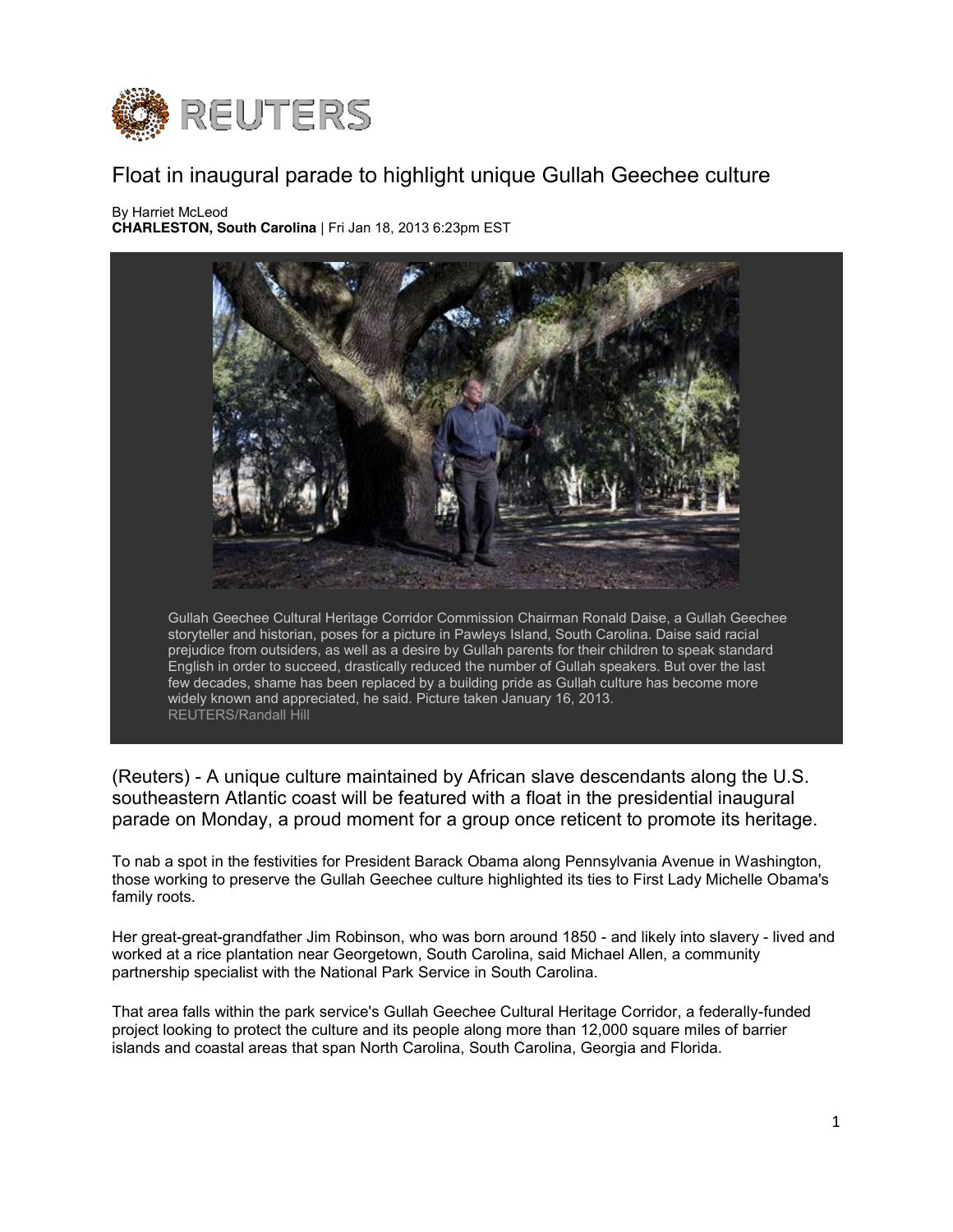Allen, coordinator for the project, said the National Park Service has identified about 1,000 sites connected to Gullah history and way of life that could be included in the corridor and spotlighted for tourists with signs, maps and brochures.

It is the only one of the country's 49 National Heritage Areas dedicated to the living culture of an African-American population, said Ron Daise, chairman of the commission that completed the corridor management plan last fall.

The Gullah Geechee heritage, which includes a distinctive language, has not always been acknowledged or embraced by some of the surviving slave descendants.

"As I was growing up and even until very recently, 'Gullah' and 'Geechee' were fighting words," said Daise, who was raised in a Gullah community on St. Helena Island, South Carolina.

"Among those who were white, or even people within our own community, those words were used to identify ignorance or a close association with anything that was African or tribal," he said. "These were people who ate a lot of rice and who spoke funny. We just said we were 'sea islanders.'"

## ISOLATION KEPT CULTURE ALIVE

The terms "Gullah" and "Geechee," which are interchangeable, derive from West African tribal names, according to scholars.

Slaves from the rice-producing West African coast are credited with bringing the rice engineering and growing skills that made South Carolina a rich exporter of the crop in the 18th and 19th centuries.

Their African culture survived because of isolation, Daise said. Many of the rice plantations were located on islands with no bridges connecting those communities to the continental United States until the mid-1900s.

"The African culture continued and it was sustained for generations - in the language, food ways, religious beliefs and practices," he said.

Lorenzo Dow Turner, a scholar and professor at Howard and Fisk universities, first recorded Gullah speakers in the 1930s and identified their unique language that mixes African and English words.

Racial prejudice from outsiders, as well as a desire by Gullah parents for their children to speak standard English in order to succeed, drastically reduced the number of Gullah speakers over time, Daise said.

But during the past few decades, he said that shame has been replaced by a growing pride as Gullah culture has become more widely known and appreciated.

Corridor planners had applied for a spot in President Obama's first inaugural parade in 2009, but were not accepted, Allen said.

"This time, we did a better job of connecting the First Lady to the corridor," said Allen, who will ride on the float on Monday with corridor commissioners and their families.

"I could never have imagined that I would find myself in the inauguration parade of the president of the United States and that his wife would be of the (Gullah) culture," he added.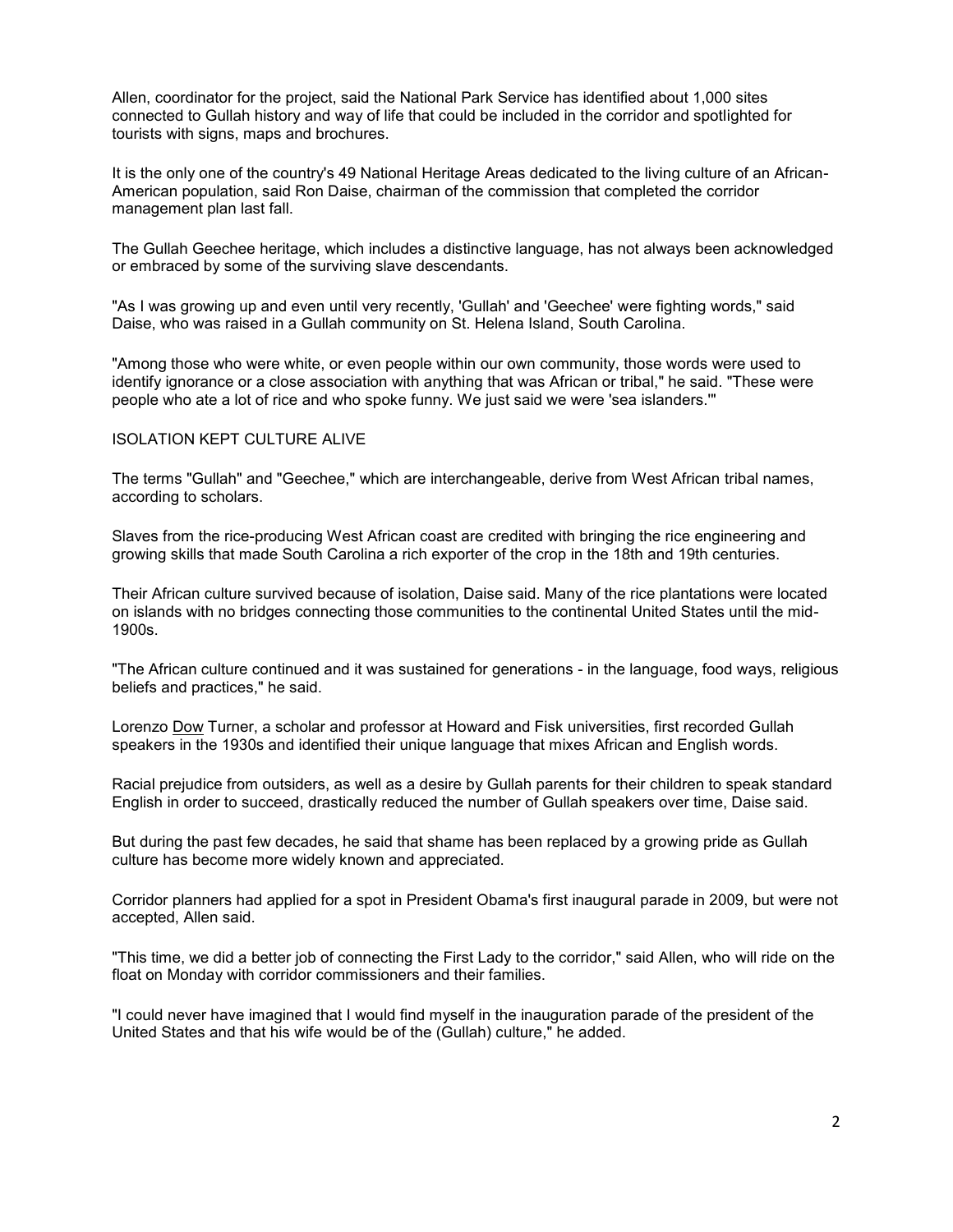Michelle Obama's great-grandfather and grandfather also had ties to South Carolina, according to her family history.

The float will display sweetgrass baskets, which have been woven in the South Carolina Lowcountry for generations and are almost identical to baskets made in Sierra Leone, as well as story quilts and a bottle tree made by Gullah people to ward off evil spirits, Daise said.

Being on the national stage for its first inaugural parade allows the commission to share its effort to increase awareness of the Gullah Geechee culture, promote land preservation and support heritagerelated economic development to sustain the people.

According to Daise, Gullah families have been displaced and remain threatened by development of prized coastal property, higher property taxes and lack of access to the waterways for traditional fishing, shrimping, oystering and crabbing.

Some of the Gullah burial sites have also been lost or paved over and traditional roadside basket stands have been moved as streets are widened.

"When the country comes to us, the onus is on Gullah people within the communities to tell our story, or as we say, 'tellin' we story,'" Daise said.

(Editing by Colleen Jenkins, desking by Gary Crosse)

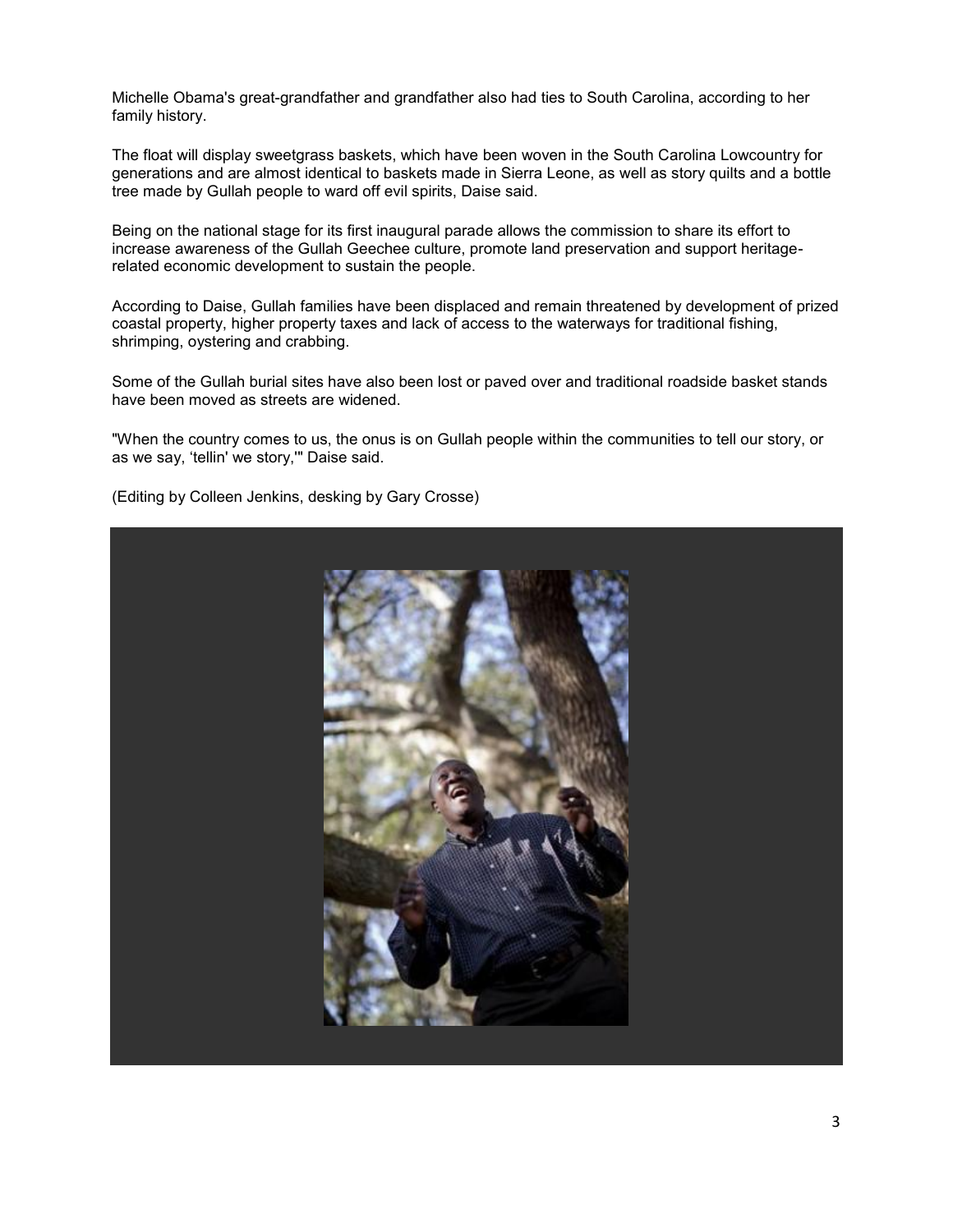

Gullah Geechee Cultural Heritage Corridor Commission Chairman Ronald Daise, a Gullah Geechee storyteller and historian, poses for a picture in Pawleys Island, South Carolina. Daise said racial prejudice from outsiders, as well as a desire by Gullah parents for their children to speak standard English in order to succeed, drastically reduced the number of Gullah speakers. But over the last few decades, shame has been replaced by a building pride as Gullah culture has become more widely known and appreciated, he said. Picture taken January 16, 2013. REUTERS/Randall Hill



Fourth-generation cane maker Thomas Williams of McClellanville, South Carolina, sells Gullah inspired walking sticks in Pawleys Island, South Carolina January 16, 2013. "My older brother told me it's in the family when he taught me to carve. You just got to tap into the history." says Williams. A unique culture maintained by West African slave descendants along the U.S. southeastern Atlantic coast will be featured on Monday with a float in the presidential inaugural parade, a proud moment for a group once reticent to promote its heritage. Picture taken January 16, 2013.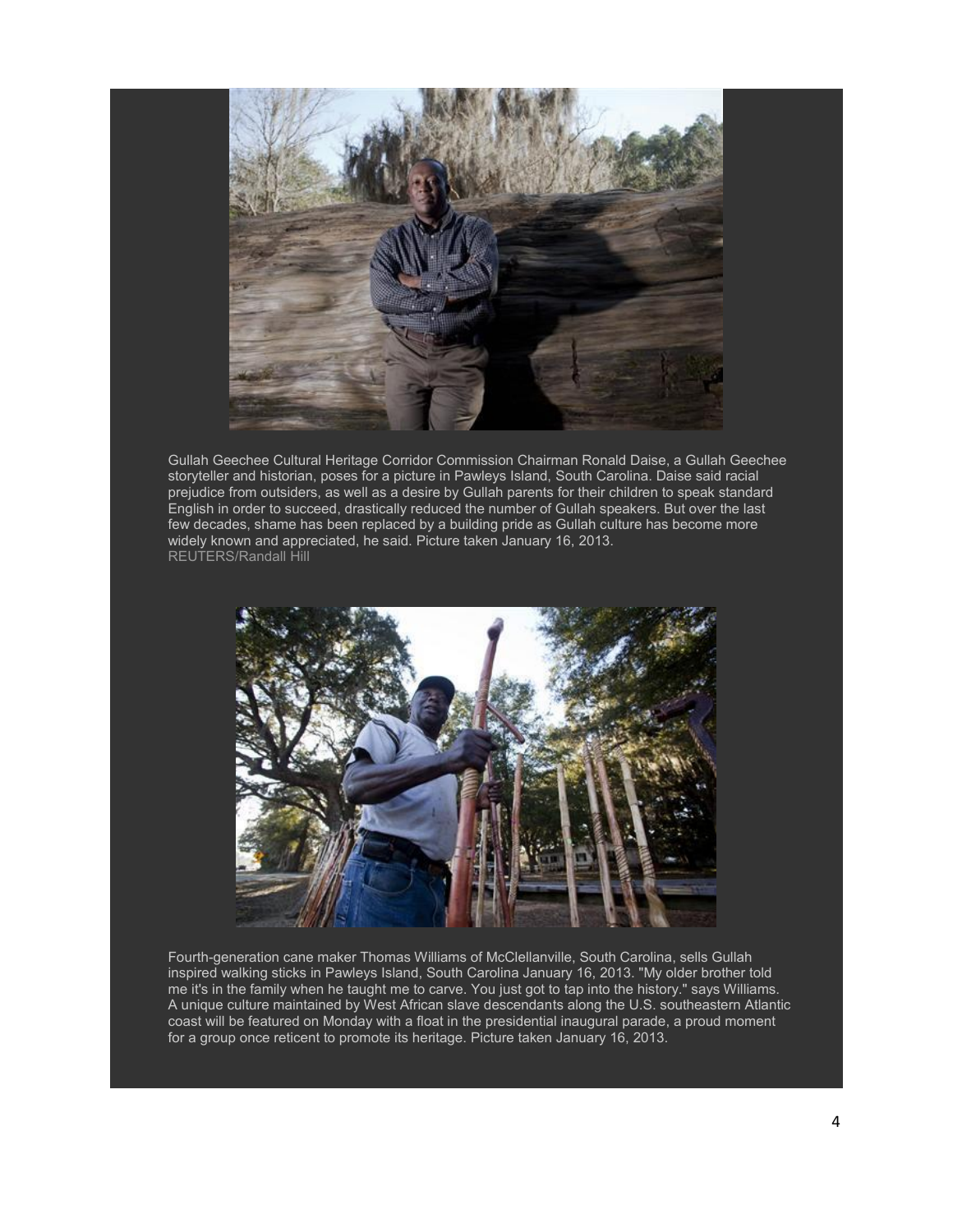



Walking sticks and canes are displayed for sale along U.S. Highway 17 S. by fourth-generation Gullah craftsman Thomas Williams in Pawleys Island, South Carolina January 16, 2013. A unique culture maintained by West African slave descendants along the U.S. southeastern Atlantic coast will be featured on Monday with a float in the presidential inaugural parade, a proud moment for a group once reticent to promote its heritage. Picture taken January 16, 2013. REUTERS/Randall Hill